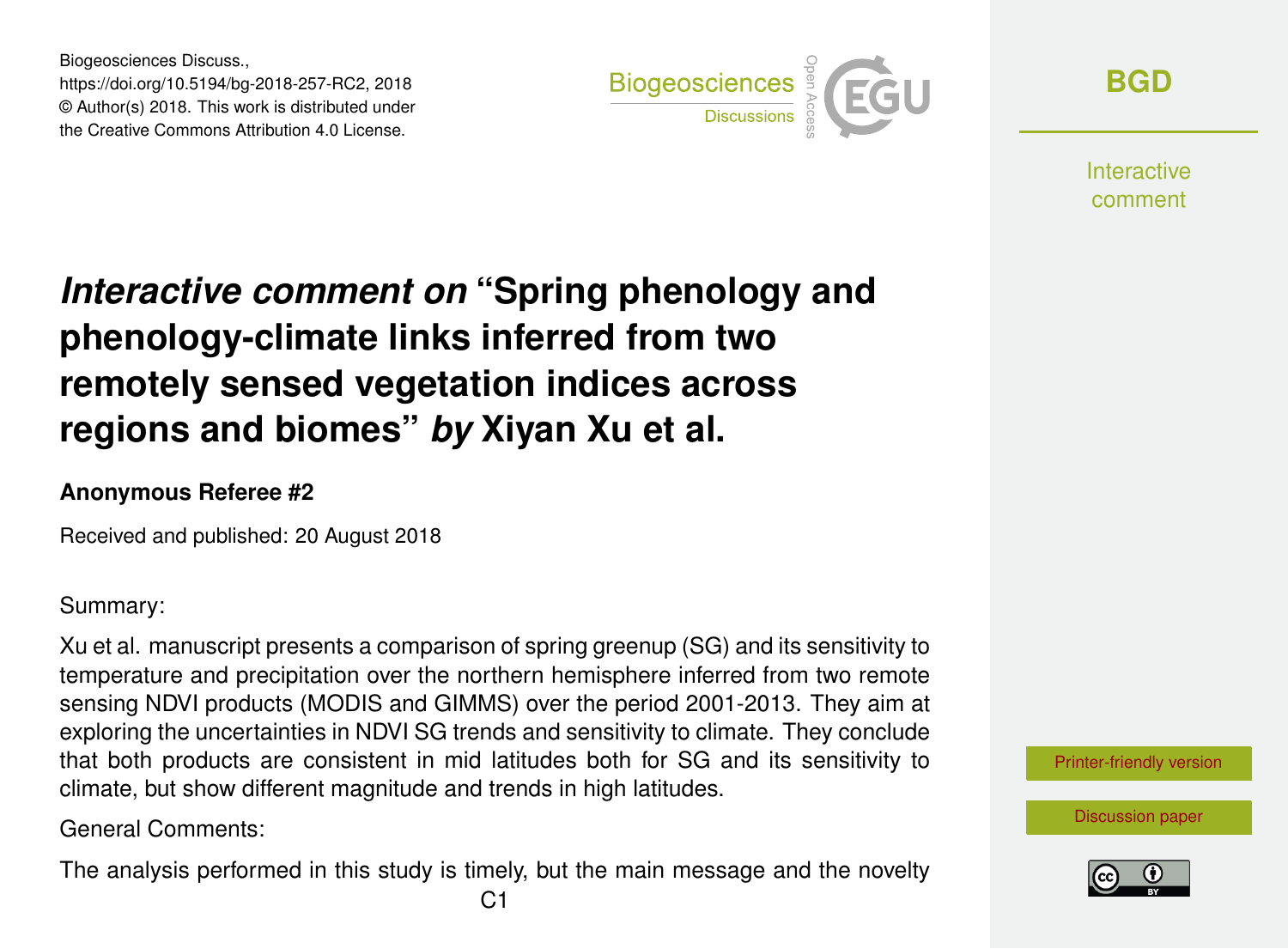of the study remain unclear.

First, the authors did not really assessed the uncertainties induced by NDVI products and the approach used. Previous studies already highlighted differences in SG and its temporal trend estimated by several approaches and different NDVI products (Chang et al. 2016, Wang at am. 2015, Ding et al. 2015 for example). It is already known that main uncertainties in estimating SG are found in high latitudes. Xu et al. went one step further by comparing SG sensitivity to climate between products but mainly concluded about observed differences, not the uncertainty behind, which in the end led to the same conclusion than previous studies. Because differences in SG estimates leads to differences in pre-season length, the authors compared sensitivities that are not really comparable. The uncertainty in sensitivity to climate results from the propagation of the uncertainty in SG estimates, however these aspects are poorly discussed in the manuscript.

Secondly, the methodology suffers from major flaws. Only one method is used to smooth and fit the data while previous studies highlighted a strong impact of the smoothing method (Atkinson et al. 2012) and approach used to estimate SG. Moreover we don't have information about the performance of the approach. The authors did not take into account partial correlations between temperature and precipitation, thus leading to weak interpretations of the results (Fu et al. 2014). Finally the filtering of data performed in the analysis is sometimes unjustified or incomplete (see specific comments).

The authors should refine their research question to be in adequation with their approach or go deeper in the analysis of uncertainty propagation from NDVI products to the estimation of climate sensitivity of SG.

Specific Comments:

L.96: the paper from cong et al. is not an evidence that methods in estimating SG has no impact on resulting trends and sensitivity. Especially for sensitivity to climate that **[BGD](https://www.biogeosciences-discuss.net/)**

Interactive comment

[Printer-friendly version](https://www.biogeosciences-discuss.net/bg-2018-257/bg-2018-257-RC2-print.pdf)

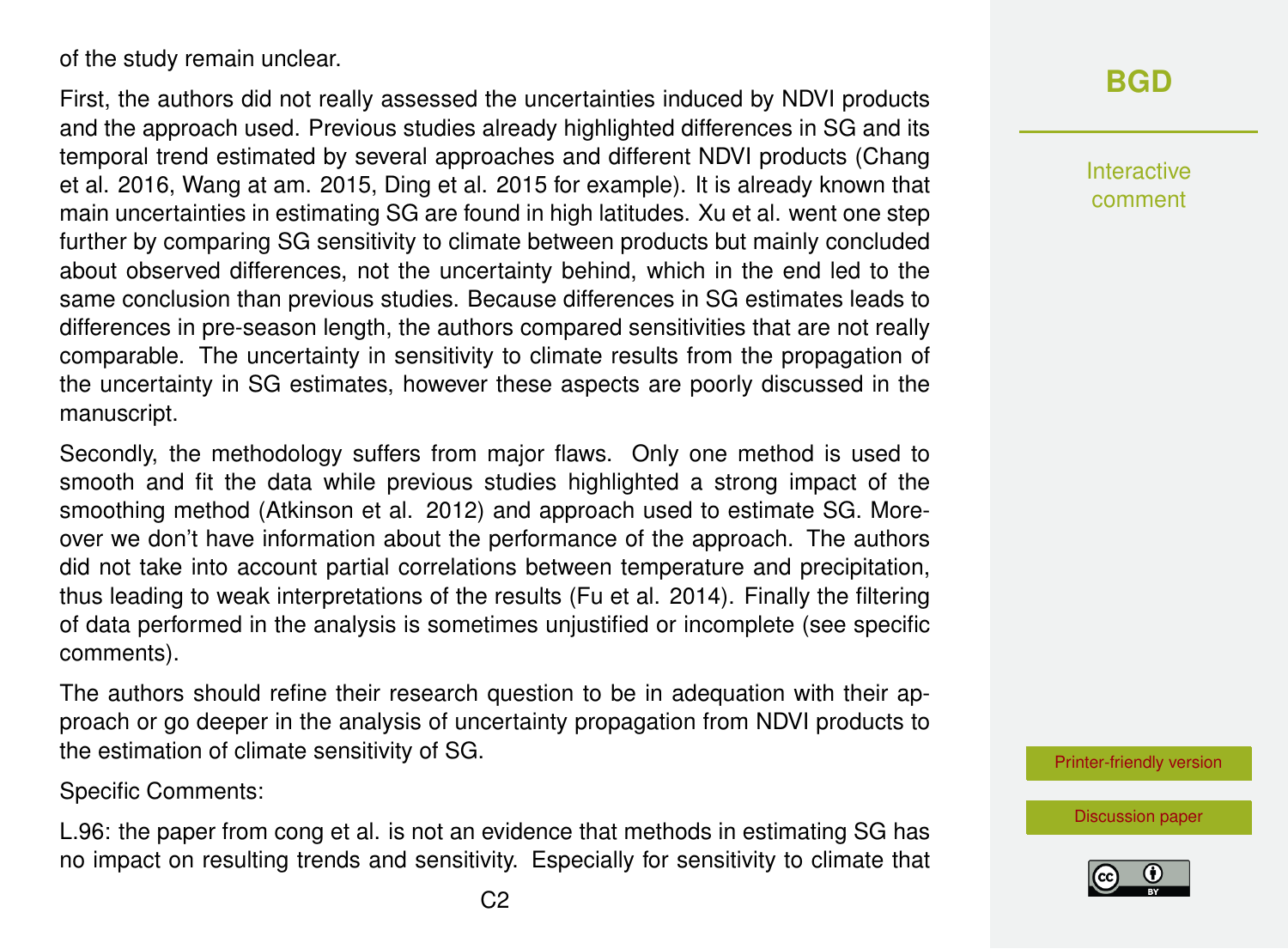requires the estimation of the pre-season length, there will be a propagation of errors that will influence final results.

L.135: now CRU-NCEP v.8 is extended to 2017. Remove "recently extended"

L.145: maybe use the median value.

L.142 & 179: Is 15days observation fine enough to estimate sensitivity to climate change properly? Moreover, is it significant to estimate the pre-season length with a 3days step when observations are performed every 15 days?

L.179-183:explain why?

L.184: the authors should use partial correlations to take into account co-variations of climate.

L.187 & 195: why removing positive correlations? Several studies highlighted different behaviours according to species and regions (Zhang et al. 2016 for example). By removing positive correlations you start the analysis by assuming that vegetation respond all the time negatively to climate change which is not true. If the aim is to compare both products the authors should keep all the information available.

L.194: OLS or SMA regression. In this case SMA regression are more appropriate

L.195: why not excluding non vegetated pixels? It would improve the analysis.

L.195: to avoid a bias due to the number of significant pixels, the authors should compare only pixels for which significant sensitivities can be estimated for both products.

L243: check partial correlations between SG temperature and precipitation.

L247: a significant correlation does not mean a control. Please reformulate

L.252-256: how does it relate to changes in SG?

L.271: Does +/- 7 or 4mm means a significant change in precipitation? .

Interactive comment

[Printer-friendly version](https://www.biogeosciences-discuss.net/bg-2018-257/bg-2018-257-RC2-print.pdf)

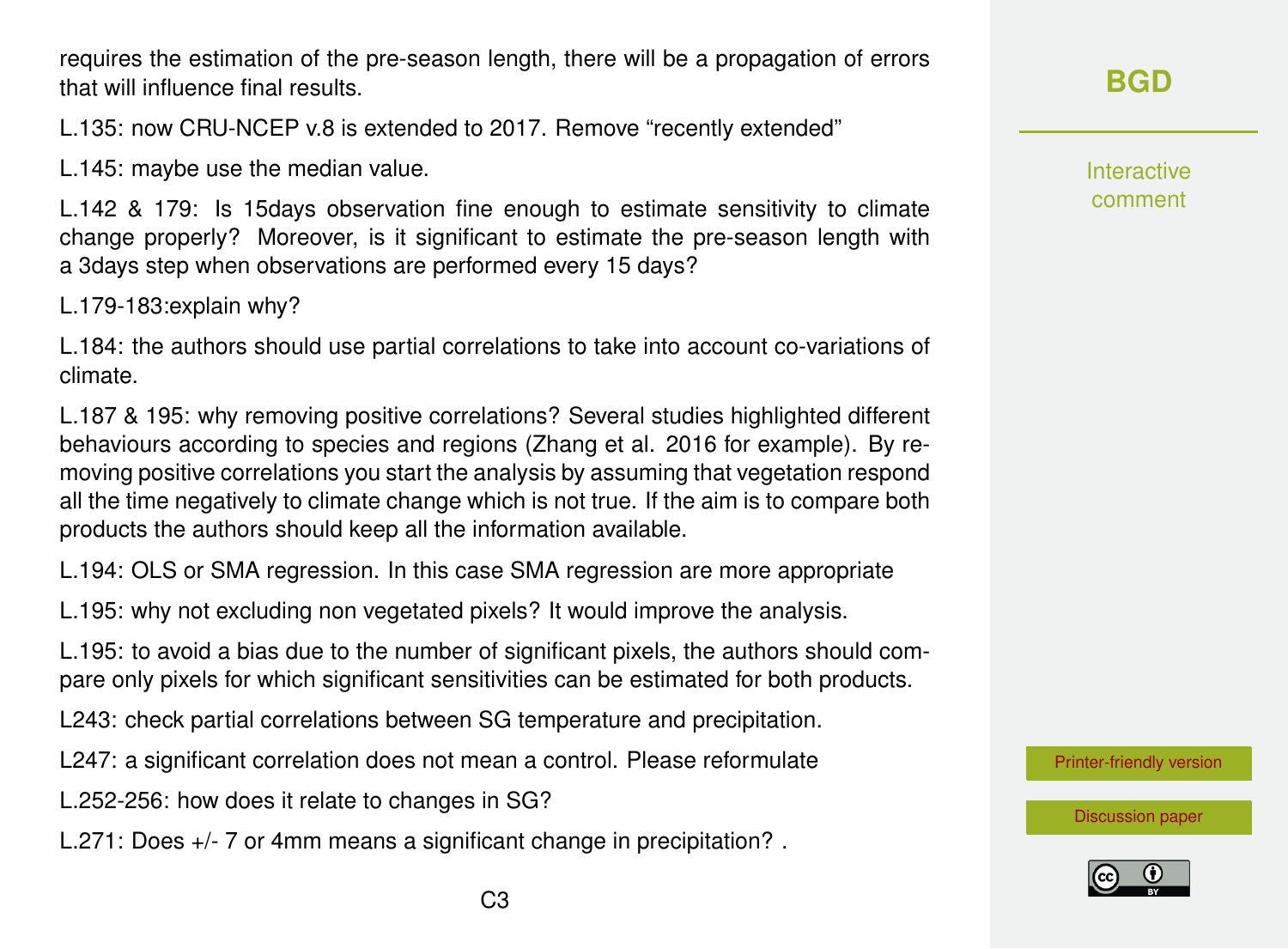L.275: because we don t have the same pre-season length it is difficult to conclude.

L.280: why it is not responsive to precipitation?

L.283: percent compared to which value?

L.300: interesting result. It is consistent with field observations over Europe (Fu et al. 2015)

L.312: recent studies showed that CCI is better than NDVI in detecting phonological changes for evergreen (Gamon et al. 2016). That may explain the behaviour of evergreen vegetation in this study.

Technical comments:

Figures 2abc are not cited in the text

As you compare both products figure s1 is more relevant than figure 1. Try to use absolute or relative comparisons in the main figures and put absolute values in supp, also for fig3. Moreover the scale make it difficult to see where differences are null.

Atkinson, Peter M., et al. "Inter-comparison of four models for smoothing satellite sensor time-series data to estimate vegetation phenology." Remote sensing of environment 123 (2012): 400-417.

Wang C, Cao R, Chen J, Rao Y, Tang Y. 2015. Temperature sensitivity of spring vegetation phenology correlates to within-spring warming speed over the Northern Hemisphere. Ecol Indic. 50:62–68.

Ding M, Li L, Zhang Y, Sun X, Liu L, Gao J, Wang Z, Li Y. 2015. Start of vegetation growing season on the Tibetan Plateau inferred from multiple methods based on GIMMS and SPOT NDVI data. J Geog Sci. 25:131–148. Better consistency with observations is the threshold

Chang, Qing & Zhang, Jiahua & Wenzhe, Jiao & Yao, Fengmei. (2016). A

Interactive comment

[Printer-friendly version](https://www.biogeosciences-discuss.net/bg-2018-257/bg-2018-257-RC2-print.pdf)